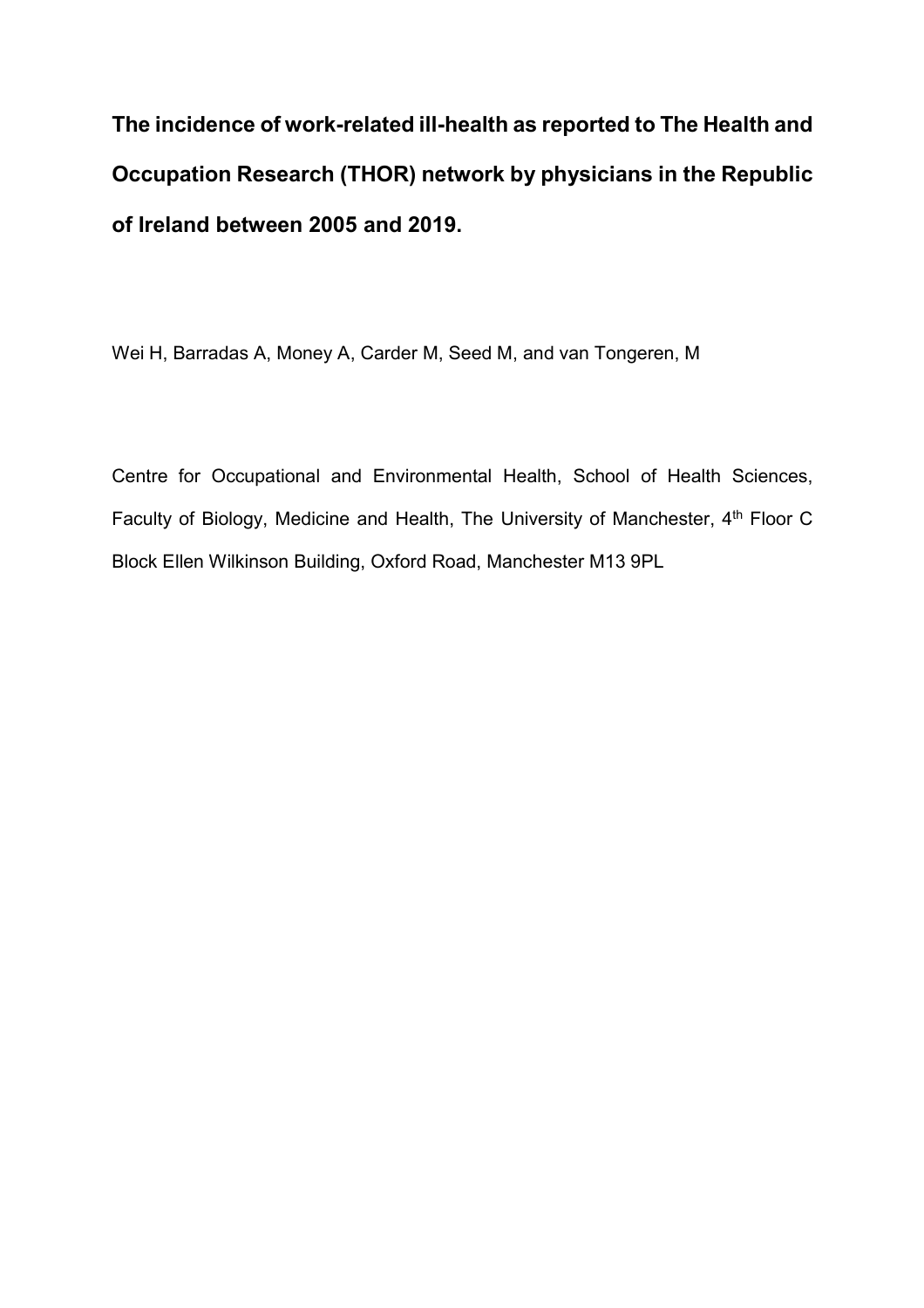## **MAIN MESSAGES**

- This is the latest annual report summarising results from The Health and Occupation Research network in the Republic of Ireland (THOR-ROI).
- THOR-ROI comprises 4 surveillance schemes collecting data on incident cases of work-related illness (WRI) in the Republic of Ireland (ROI); SWORD-ROI (chest physicians), EPIDERM-ROI (dermatologists), OPRA-ROI (occupational physicians - OPs) and THOR-GP-ROI (general practitioners - GPs).
- At present, 26 occupational physicians, 20 general practitioners, 13 dermatologists and 10 chest physicians participate in THOR-ROI.
- In total, 110 cases were reported in 2019 (OPs: 80, dermatologists: 14, chest physicians: 13, and GPs: 3). Total reported incident case between 2005 and 2019 is 2669 (OPs: 1898, dermatologists: 511, chest physicians: 225, GPs: 35, excluding one historic chest physician report as being domestic hence nonoccupational exposure).
- OP case reports (2007-2019) were predominantly mental ill-health (53%) and musculoskeletal (34%) with smaller proportions of skin (9%), respiratory (2%) and 'other' WRI (3%). The majority (76%) of cases were reported in health and social care (mainly nurses) with a significant proportion also reported in transport (bus/train drivers) (12%).
- Dermatologist case reports (2005-2019) were predominantly contact dermatitis (CD) (96%), female (56% of CD cases) with a mean age (all CD cases) of 37 years. Frequently reported industries/occupations were healthcare (nurses), manufacturing (process operatives) and hairdressing and beauty, and agents included rubber, nickel, wet work and preservatives.
- Chest physician case reports (2005-2019) were predominantly asthma (34%), male (84%) with a mean age (all cases) of 57 years. Frequently reported industries/occupations were construction (labourers) and manufacturing, with cement/plaster/masonry dust the most frequently reported agent.
- The 20 GPs participating in THOR-GP-ROI have reported 35 cases since the scheme commenced data collection in 2015; musculoskeletal cases were reported most frequently (15 cases).
- Analysis of trends in incidence rates (based on reports to OPRA-ROI) suggest an overall decrease in incidence of total WRI of approximately 4% per year.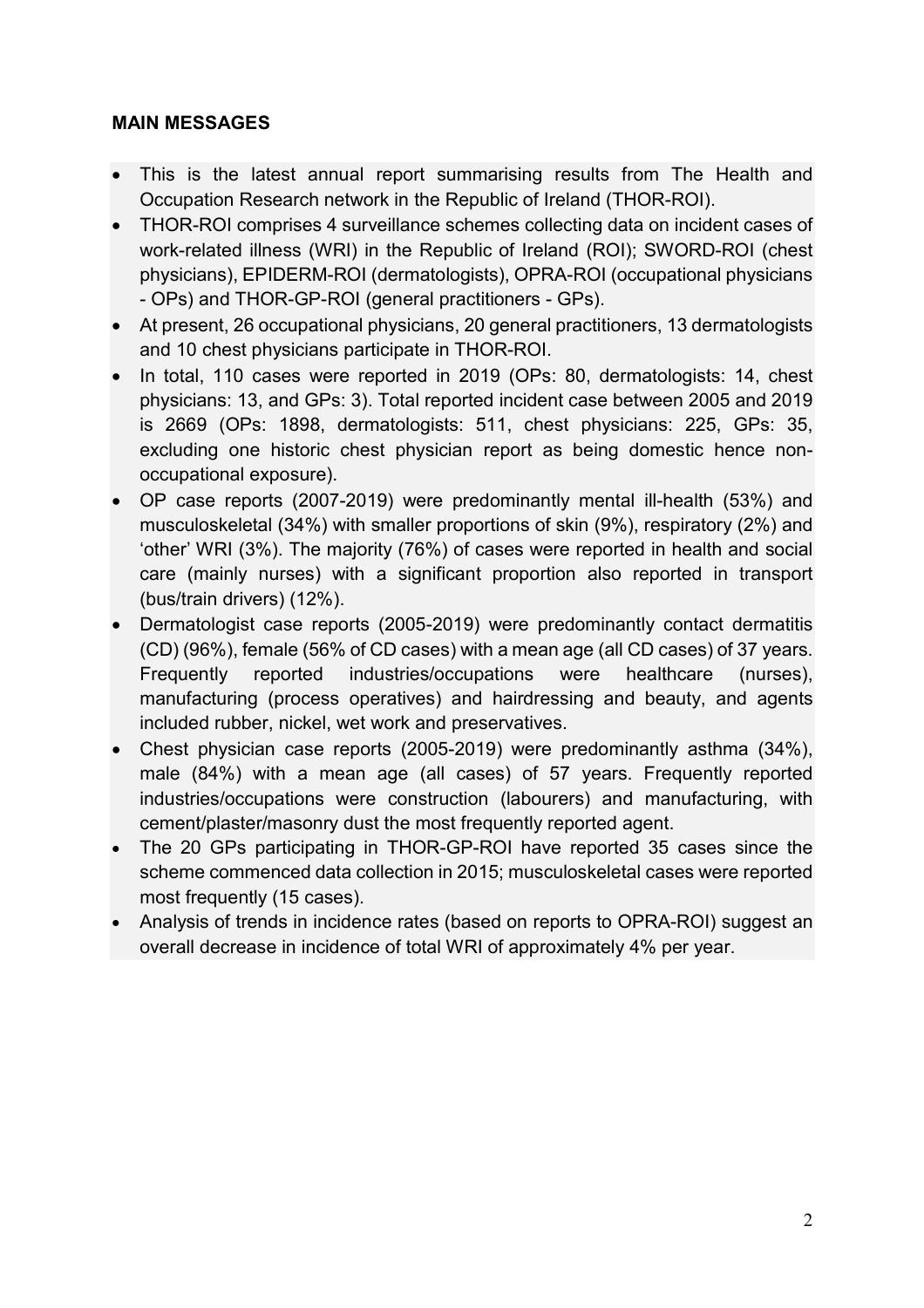## **Summary of cases reported to THOR-ROI**

| <b>Disease group</b>     | <b>Reporting physicians</b>  | <b>Number of cases</b> |                         |       |
|--------------------------|------------------------------|------------------------|-------------------------|-------|
|                          |                              | 2019                   | 2005 <sup>a</sup> -2019 |       |
| <b>Skin</b>              | Dermatologists               | 14                     | 511                     | 19%   |
|                          | Occupational physicians      | $\overline{2}$         | 166                     | 6%    |
|                          | <b>General practitioners</b> | 0                      | 5                       | $1\%$ |
| <b>Respiratory</b>       | Chest physicians             | 13                     | 225 <sup>b</sup>        | 8%    |
|                          | Occupational physicians      | 1                      | 37                      | 1%    |
|                          | <b>General practitioners</b> | 0                      | 0                       |       |
| Musculoskeletal          | Occupational physicians      | 31                     | 643                     | 24%   |
|                          | <b>General practitioners</b> | 3                      | 15                      | 1%    |
| <b>Mental ill-health</b> | Occupational physicians      | 45                     | 1012                    | 38%   |
|                          | <b>General practitioners</b> | $\overline{0}$         | 8                       | $1\%$ |
| <b>Other</b>             | Occupational physicians      | $\overline{2}$         | 56                      | 2%    |
|                          | <b>General practitioners</b> | 0                      | 7                       | $1\%$ |
| Total cases <sup>c</sup> | All physicians               | 110                    | 2669                    |       |

<sup>a 2007</sup> for occupational physicians; 2015 for general practitioners

<sup>b</sup> one historic domestic (non-occupational) exposure case has been excluded

<sup>c</sup> a case may have been assigned to more than one disease group (for example, musculoskeletal and mental illhealth)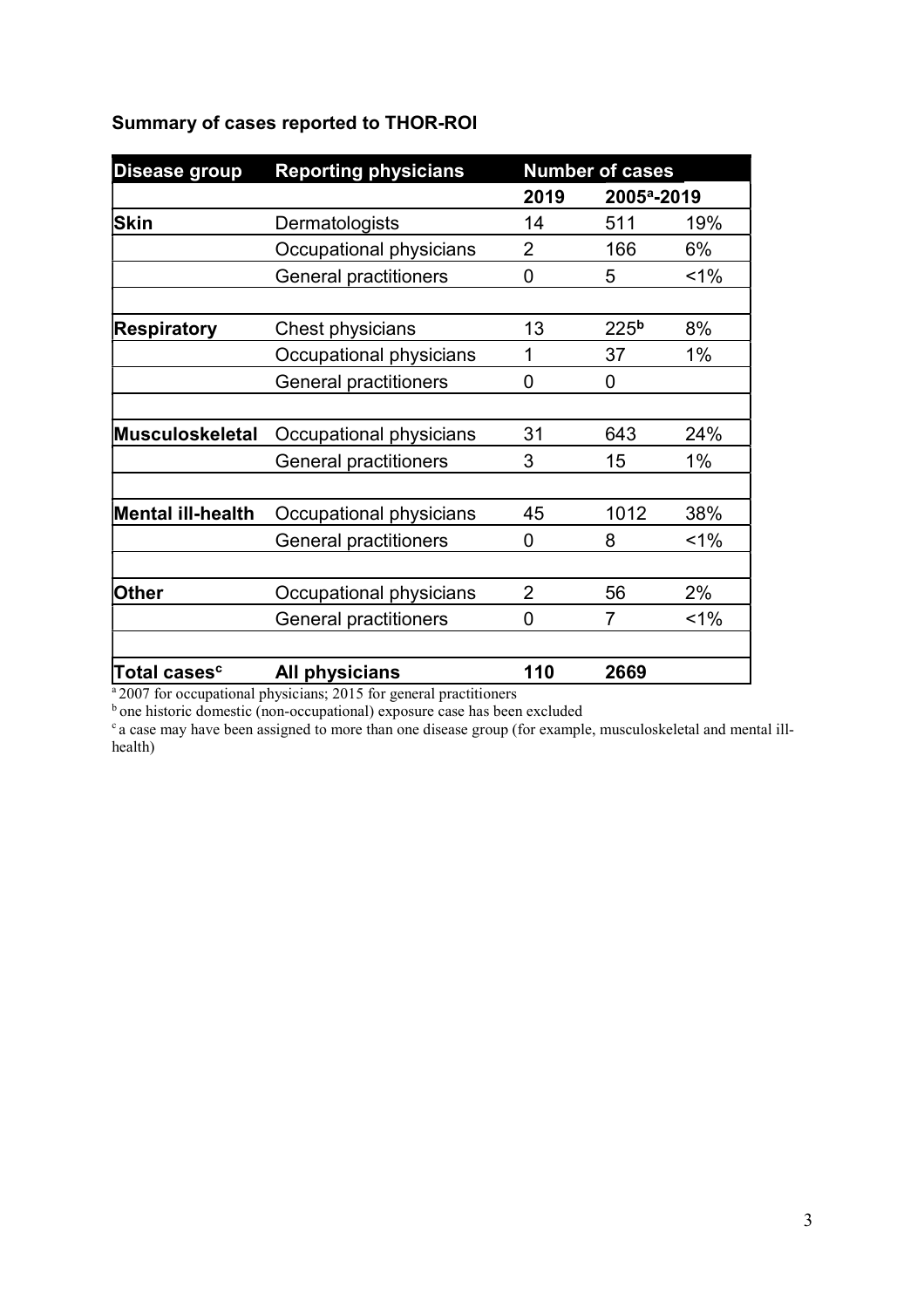## **EXECUTIVE SUMMARY**

**BACKGROUND:** Chest physicians, dermatologists, occupational physicians (OPs) and general practitioners (GPs) voluntarily report cases of work-related illness (WRI) to the 4 surveillance schemes which comprise The Health and Occupation Research (THOR) network in the Republic of Ireland (THOR-ROI). This report describes the cases of WRI reported to THOR-ROI in the latest full calendar year (2019) and provides a summary of reporting activity since the commencement of reporting (2005 for dermatologists and chest physicians; 2007 for OPs; 2015 for GPs).

**METHODS:** Participating physicians were asked to provide anonymised case reports of incident cases seen during their reporting period. Ongoing recruitment of physicians to the schemes is facilitated by the scheme's champions and relevant societies with the ROI. Cases reported to THOR-ROI were analysed by age, sex, occupation/industry, suspected causal agent and symptom onset. Incidence rates and trends in incidence rates were estimated for selected reporter groups/diagnoses, using a 'multi-level' statistical model to investigate the relative incidence of reported cases over time whilst taking into account other factors that might influence the trend (such as the number of physicians reporting and the number of people employed).

**RESULTS:** The 69 physicians enrolled in THOR-ROI in 2019 (26 OPs, 20 GPs, 13 dermatologists and 10 chest physicians) reported a total of 110 cases (119 diagnoses) during 2019. Of these, 80 cases were reported by OPs to OPRA-ROI, 13 were reported by chest physicians to SWORD-ROI, 14 were reported by dermatologists to EPIDERM-ROI, and 3 cases of WRI were reported by GPs. This brings the total cases ever reported (2005-2019) to 2669 case reports (dermatologists: 511, chest physicians: 225, OPs: 1898, GPs: 35 case reports, with one respiratory case caused

4